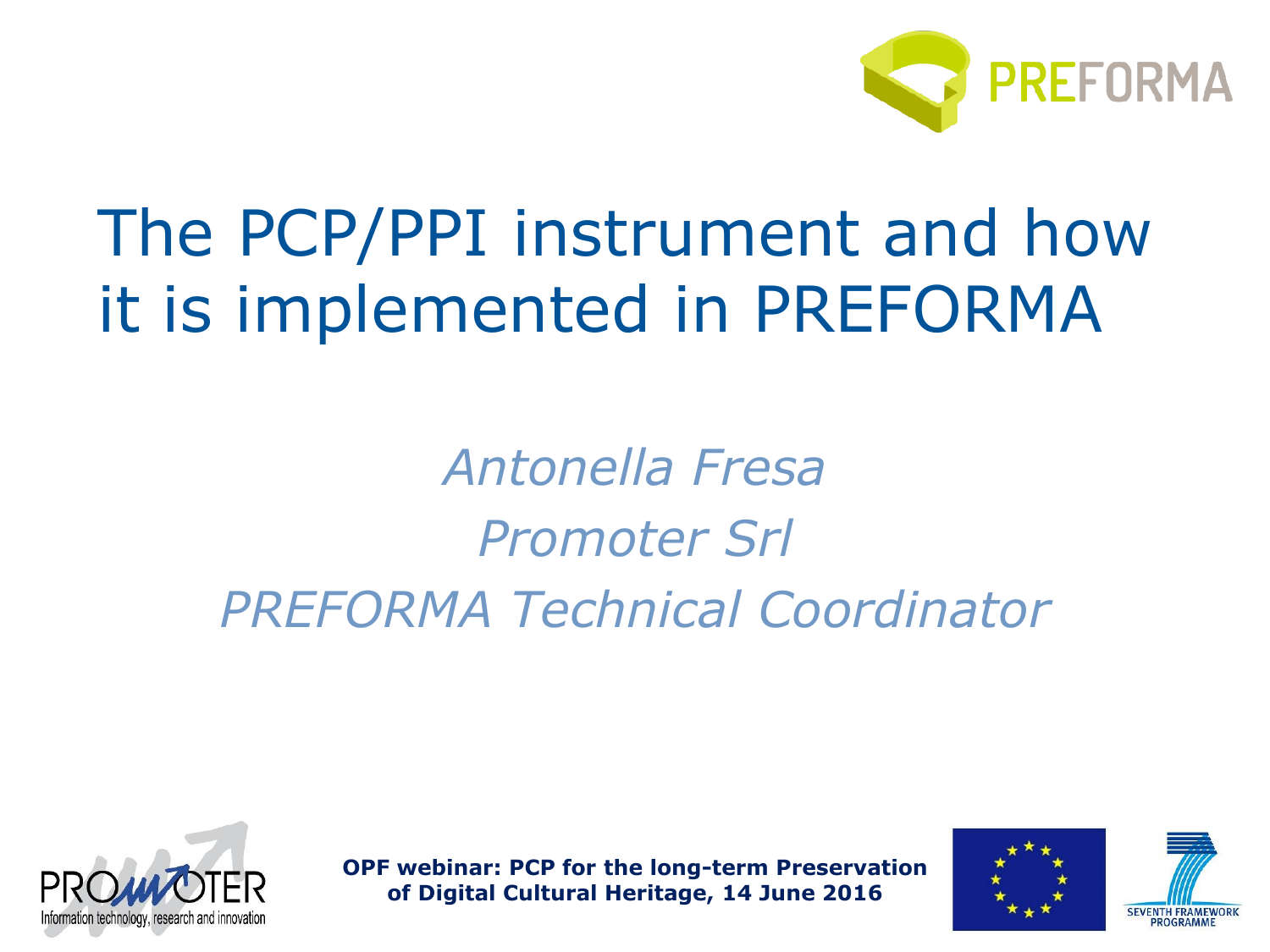## Public Demand Driven Innovation



 $\Box$  Public sector is faced with important challenges

- Addressing these, often requires public sector transformations
- $\Box$  Sometimes solutions are near the market and would be provided if clear requirements/sufficient demand is expressed by the market

**Public Procurement of Innovative Solutions** (PPI)

 $\Box$  In other cases, there is still R&D required to de-risk technology and still competing solution approaches to compare before committing to large scale deployment **Pre-Commercial Procurement** (PCP)





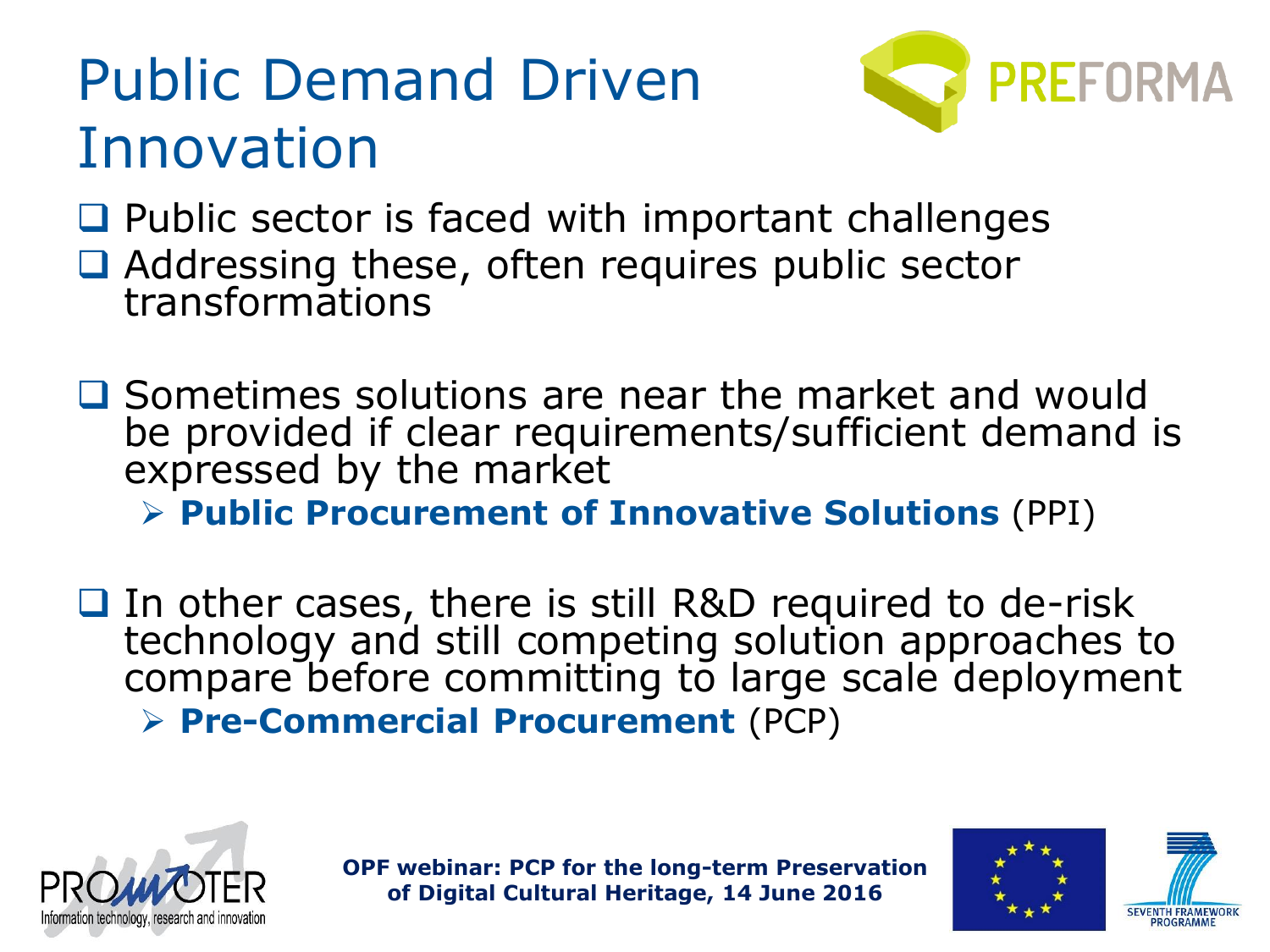## Pre-Commercial Procurement



□ Public sector buys R&D from several suppliers in parallel in form of a competition, comparing alternative solution approaches and evaluating progress after critical milestones (design, prototyping, test phase)







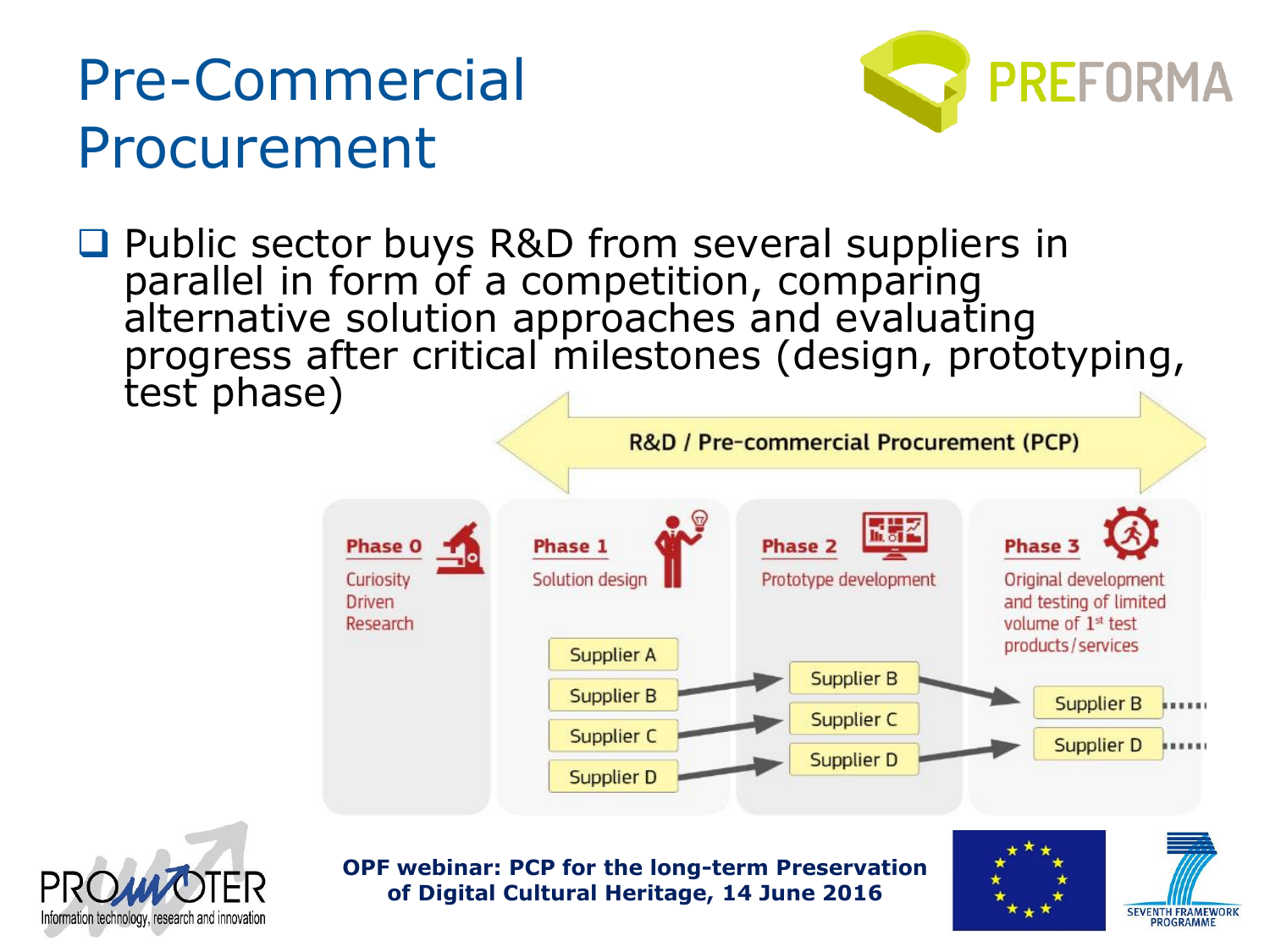# Public Procurement of Innovative Solutions





**Q** Public sector acts as launching customer / early adopter / first buyer for innovative products and services that are newly arriving on the market (not widely commercially available yet)

■ After potentially a test / certification / labelling, the buyers group buys a significant volume of solutions





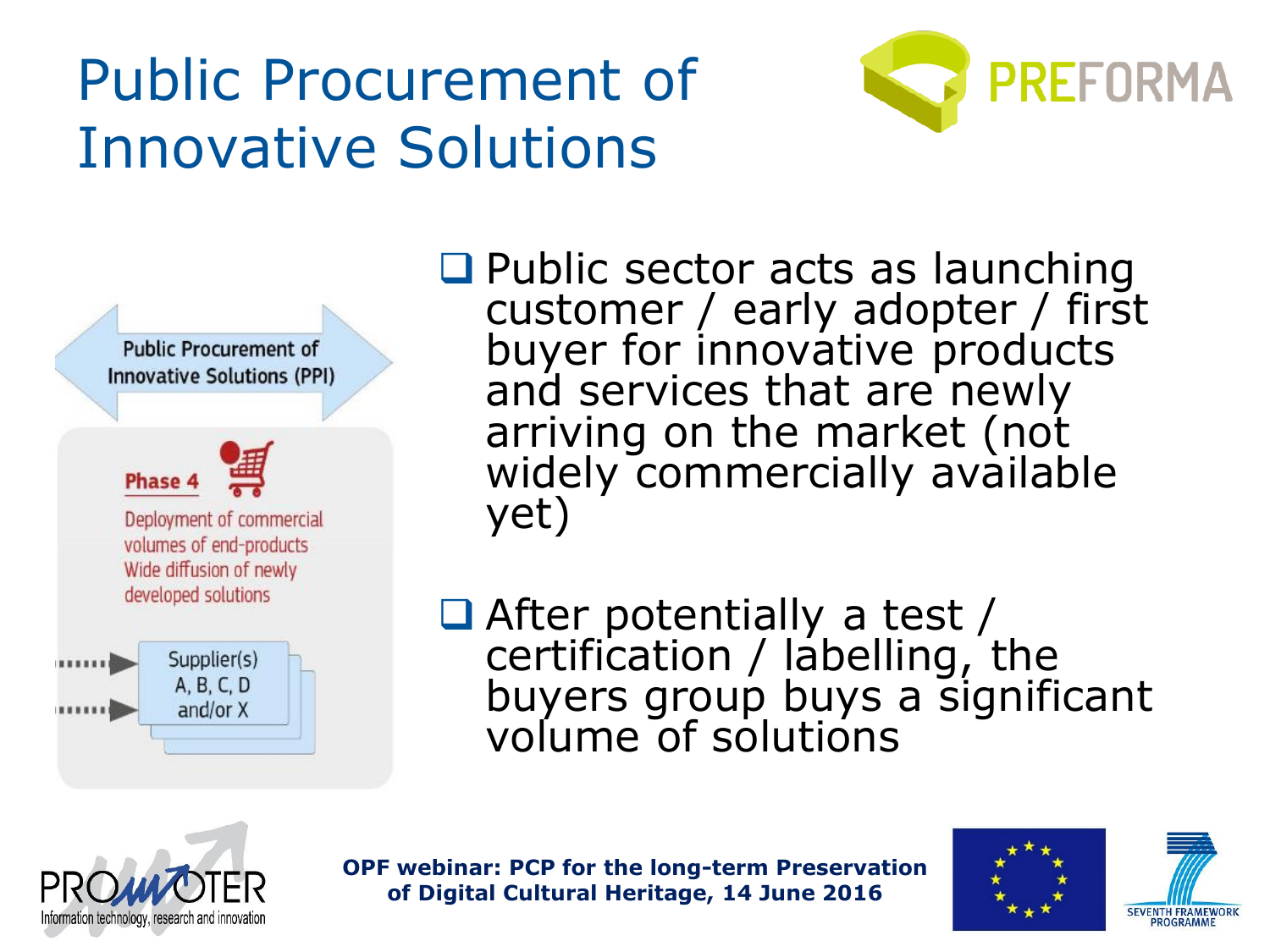# H2020 PCP/PPI Funding **Instruments**

### **PCP Actions (90% funding rate):**

 $\Box$  Provide EU co-financing for an actual joint PCP procurement + for related coordination and networking activities (e.g. to prepare, manage and follow-up the PCP call for tender)

### **PPI Actions (35% funding rate):**

 $\Box$  Provide EU co-financing for an actual joint PPI procurement + for related coordination and networking activities (e.g. to prepare, manage and follow-up the PPI call for tender)



### 2016 ( $\sim$ 40 MC)

#### **PCP** actions

- E-health: 18 M€ (PM-12)
- ICT based solutions for any area of public interest: 4 M€ (ICT-34)
- Earth observation: 3 M€ (EO-2)

#### **PPI** actions

ICTs Ageing: 10,5M€ (PM-13)

#### 2017 ( $\sim$ 84 ME)

#### **PCP** actions

- Robotics smart cities: 7 M€ (ICT-27(d))
- Soil decontamination: 5 M€ (SC5-26)
- Broadband coms security: 10 M $\epsilon$  (4-DRS)
- Forensics:  $10 \text{ M} \in (9 \text{-} FCT)$
- Border control: 10 M€ (13-BES)

#### **PPI** actions

- E-health standards: 8,26 M€ ( $PM-19$ )
- Supercomputing: 26 M€ (EINFRA-21)
- Energy efficiency: part of larger call (EE-19)





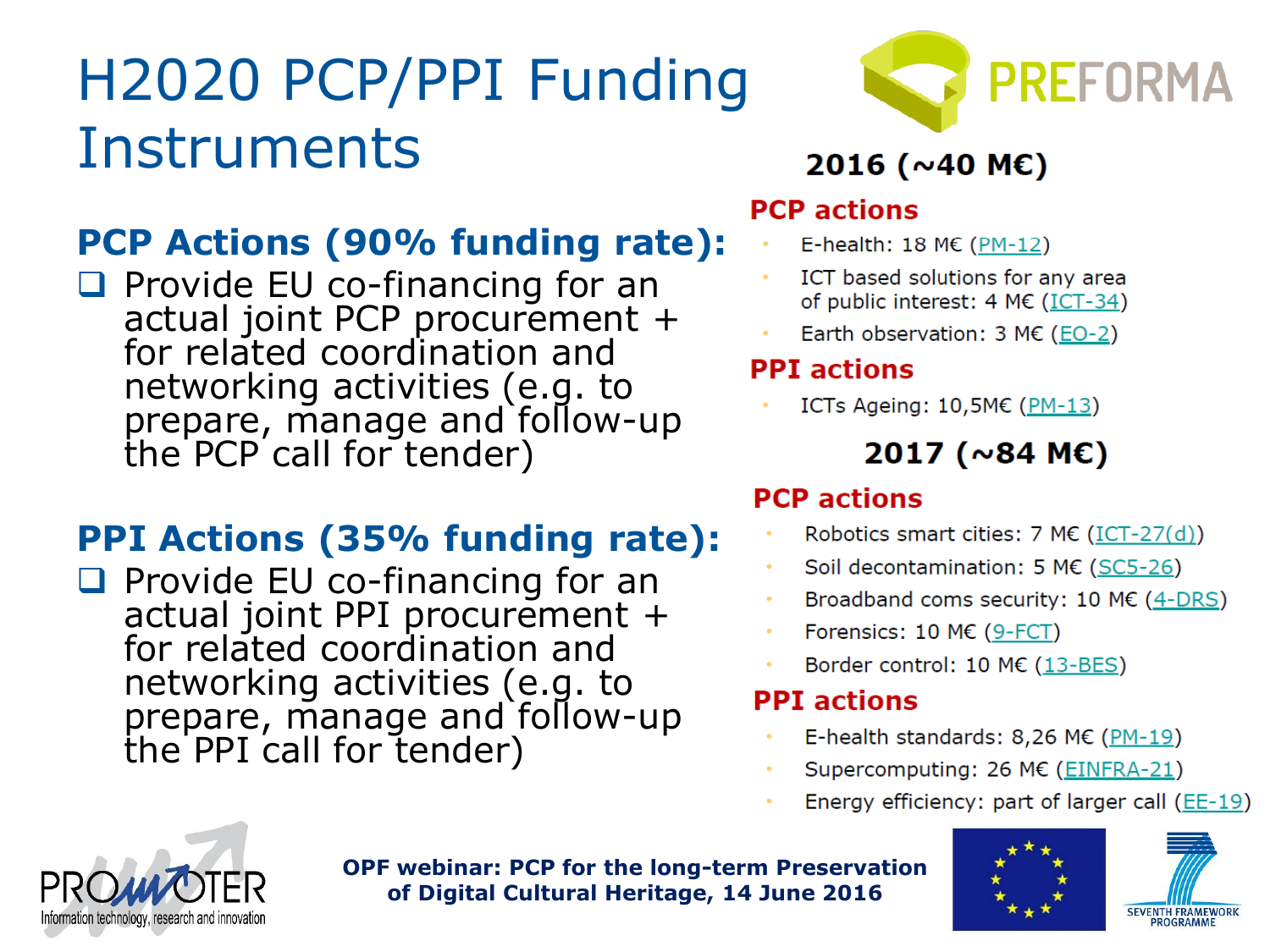## PREFORMA Project



- **Pre-Commercial Procurement** project co-funded by the European Commission under FP7-ICT Programme
- □ 13 partners: 9 procurers led by Riksarkivet + 4 technical **partners** who ass ist them in the preparation, running and evaluation of the procurement
- **Expected outcomes:** 
	- **3 open source conformance checkers** for: electronic documents, still images and AV content
	- **Interoperability mechanisms** allowing the integration of the tools into the legacy systems of the memory institutions and their extension to new formats
	- **Sustainable community** that ensures long-term availability of the software, generates useful feedback for those who control the software and advances improvement of the standard specifications





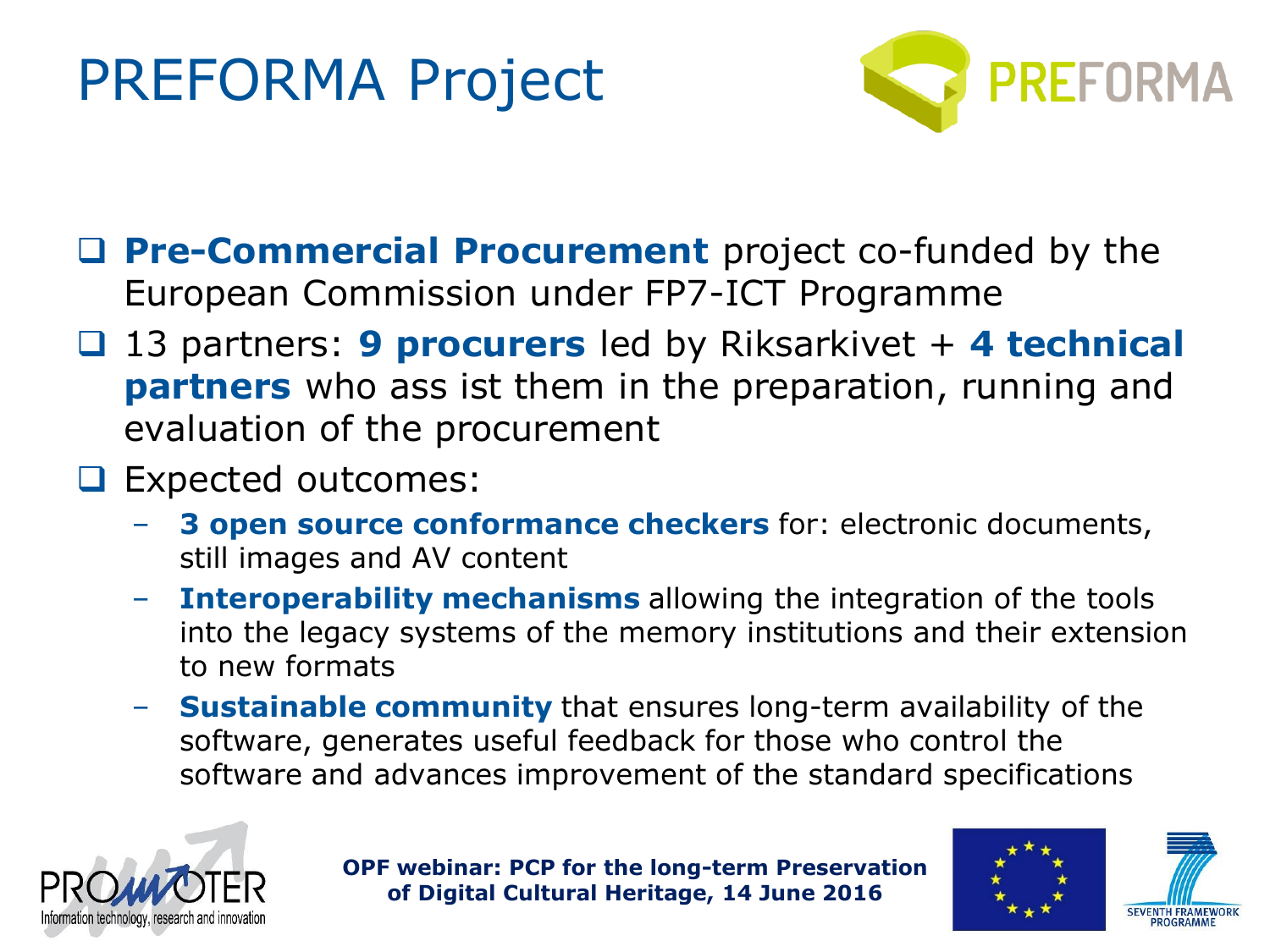## Project structure



### **Coordination Activities (CSA)**

- Project **management** (leaders: RA and PROMOTER)
- **Monitoring** the tender procedure (leader: UNIPD)
- Defining **functional and performance criteria**, including legal and financial issues (leader: PACKED)
- Set up a wide **network** of stakeholders, memory institutions and research groups (Leader: RA)
- **Disseminate** the outcomes of the tender (leader: PROMOTER)

### **Collaborative Activities (CP)**

- **Design** phase, where the suppliers describe their solutions in terms of detailed functions (leader: FRAUNHOFER)
- **Prototyping** phase, where the suppliers develop prototypes of their solutions, satisfying the agreed functional and performance criteria (leader: RA)
- **Testing** phase, where the prototypes are subjected to scientific testing against the datasets provided by memory institutions (leader: UNIPD)





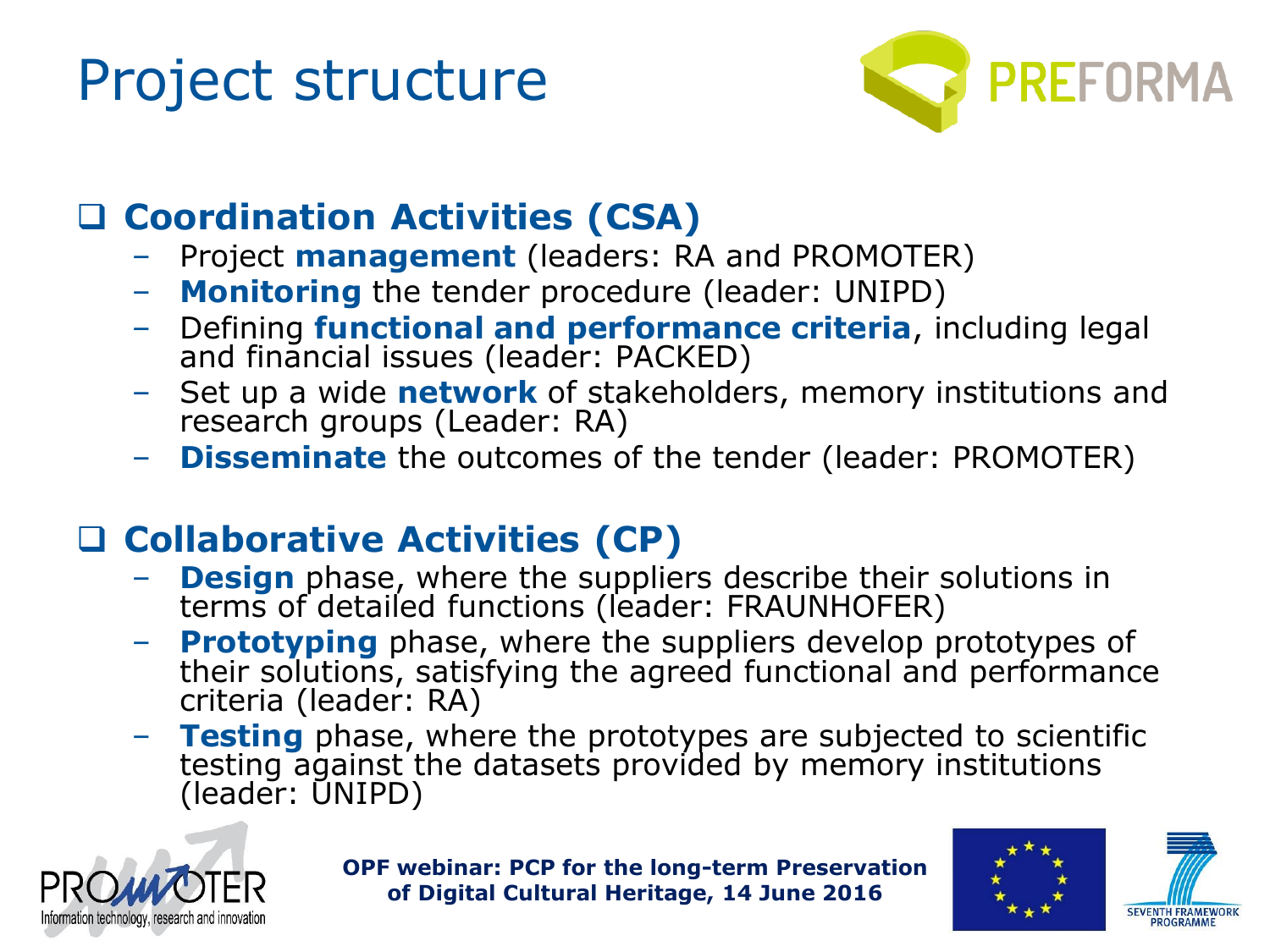# Project implementation schedule





 **Design phase** (4 months): November 2014 – February 2015 **Prototyping phase** (22 months): March 2015 – December 2016

- First prototypes: March 2015 October 2015
- Re-design: November 2015 February 2016
- Second prototype: March 2016 December 2016

**Testing phase** (6 months): January 2017 – June 2017





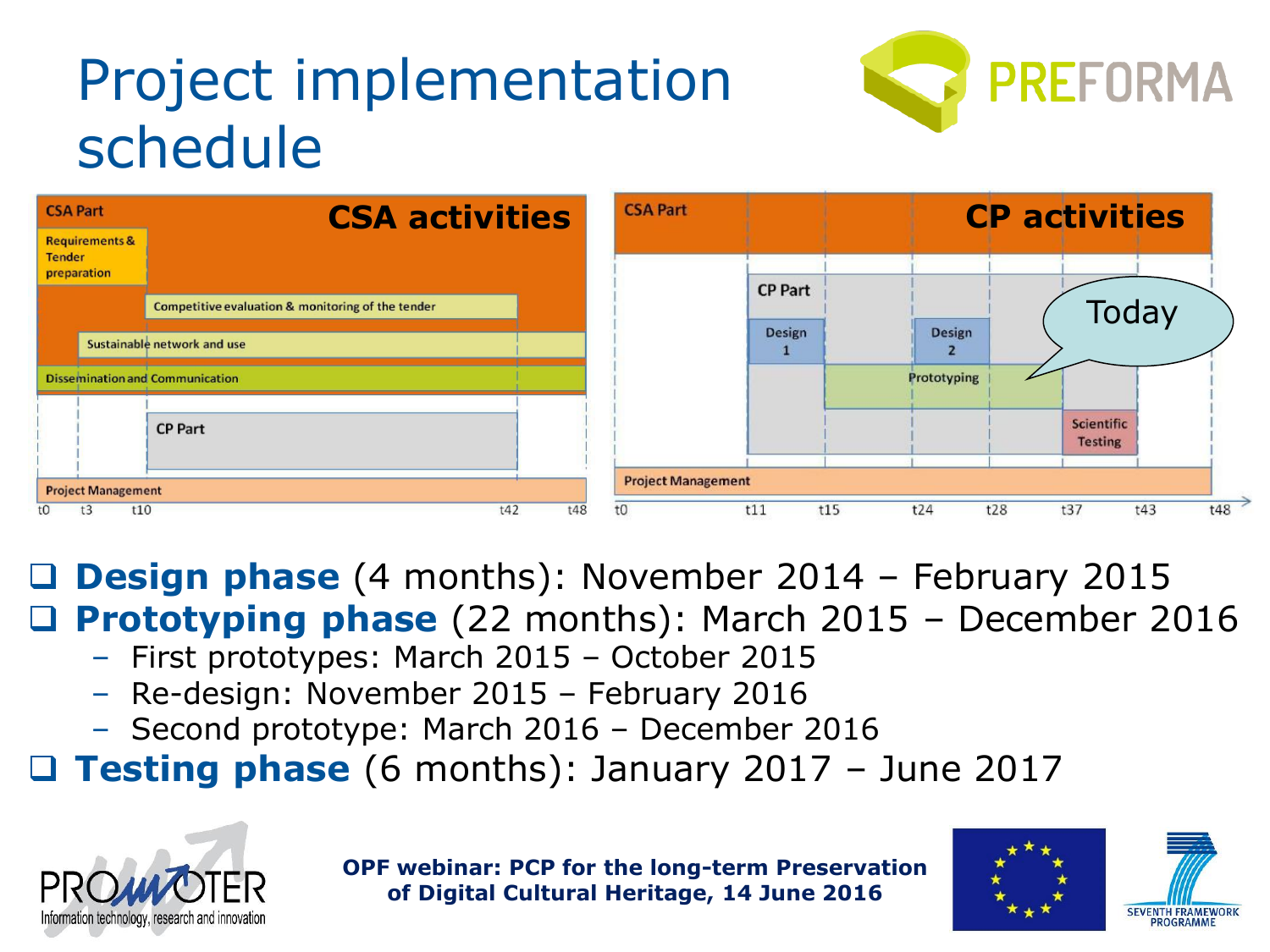



#### **The added value of working together**

- Working together for the implementation of a **joint procurement**  proved to be a good practice for memory institutions, as it leads to a clearer definition of the requirements and to a better control on the process as a whole and particularly on the results
- The combination of **different expertise** represents an added value for the project
	- **Memory institutions** are in charge of defining the requirements, starting from what they actually need
	- **Academic partners** support the memory institutions with scientific and technological advice
	- **Technical partners** provide their legal and management expertise to implement and monitor the tender process





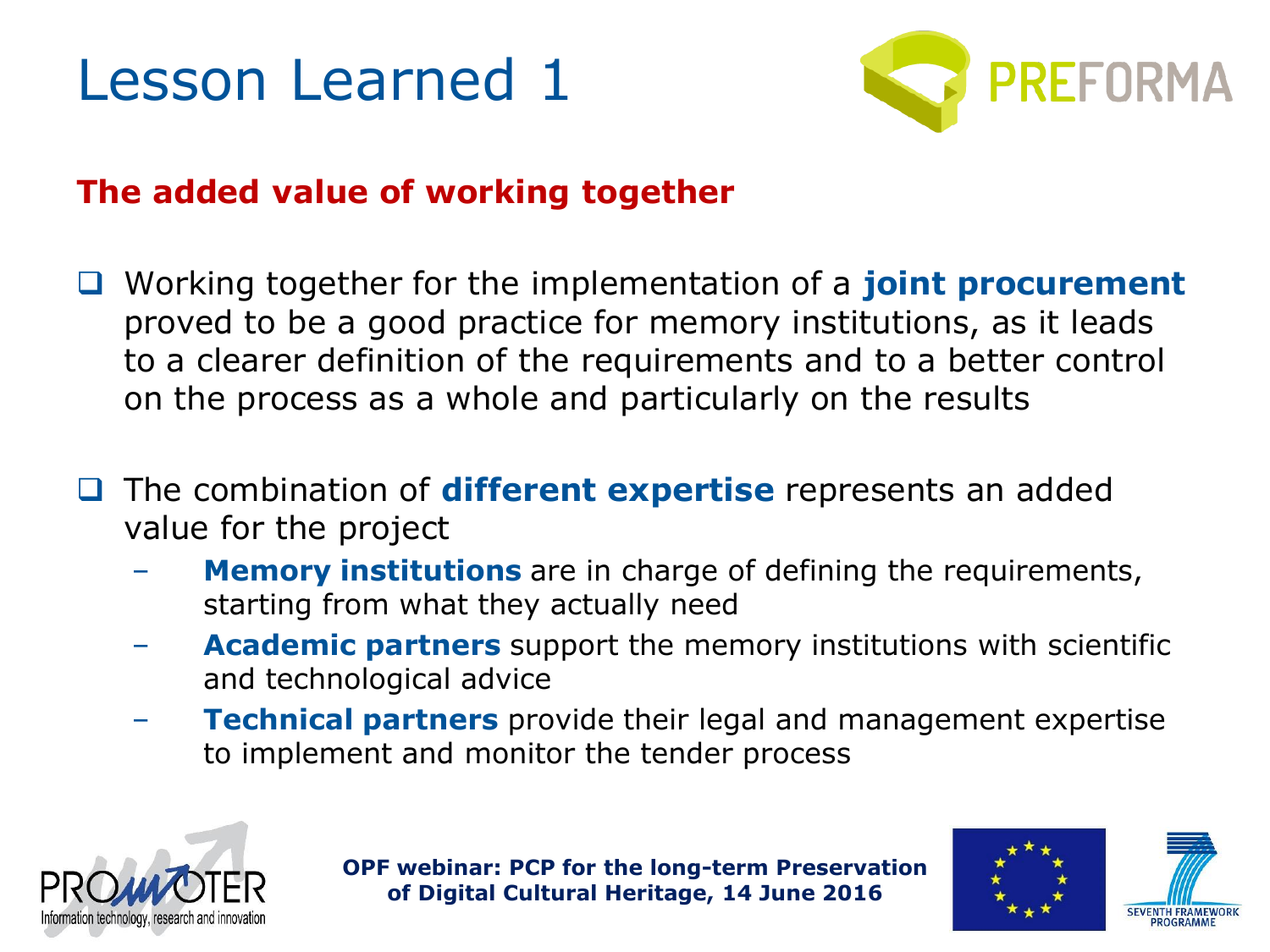## Lesson Learned 2



#### **Avoid self-referential approaches**

It is important to involve **experts outside the project**, to ensure a wider impact beyond the project itself:

- The **Advisory Board** contributes to the definition of the challenge
- The **External Evaluators** complement the expertise of the partners
- The **External Experts in law and procurement procedures** help in avoiding formal and/or legal issues in the preparation of the PCP
- The **Associate Partners and Projects** participate in the activities of the project, help in promoting the results and contribute to the establishment of a sustainable community
- **Public events**, and **public presentations** spread the knowledge all around the EU and create an open dialogue with all interested parties





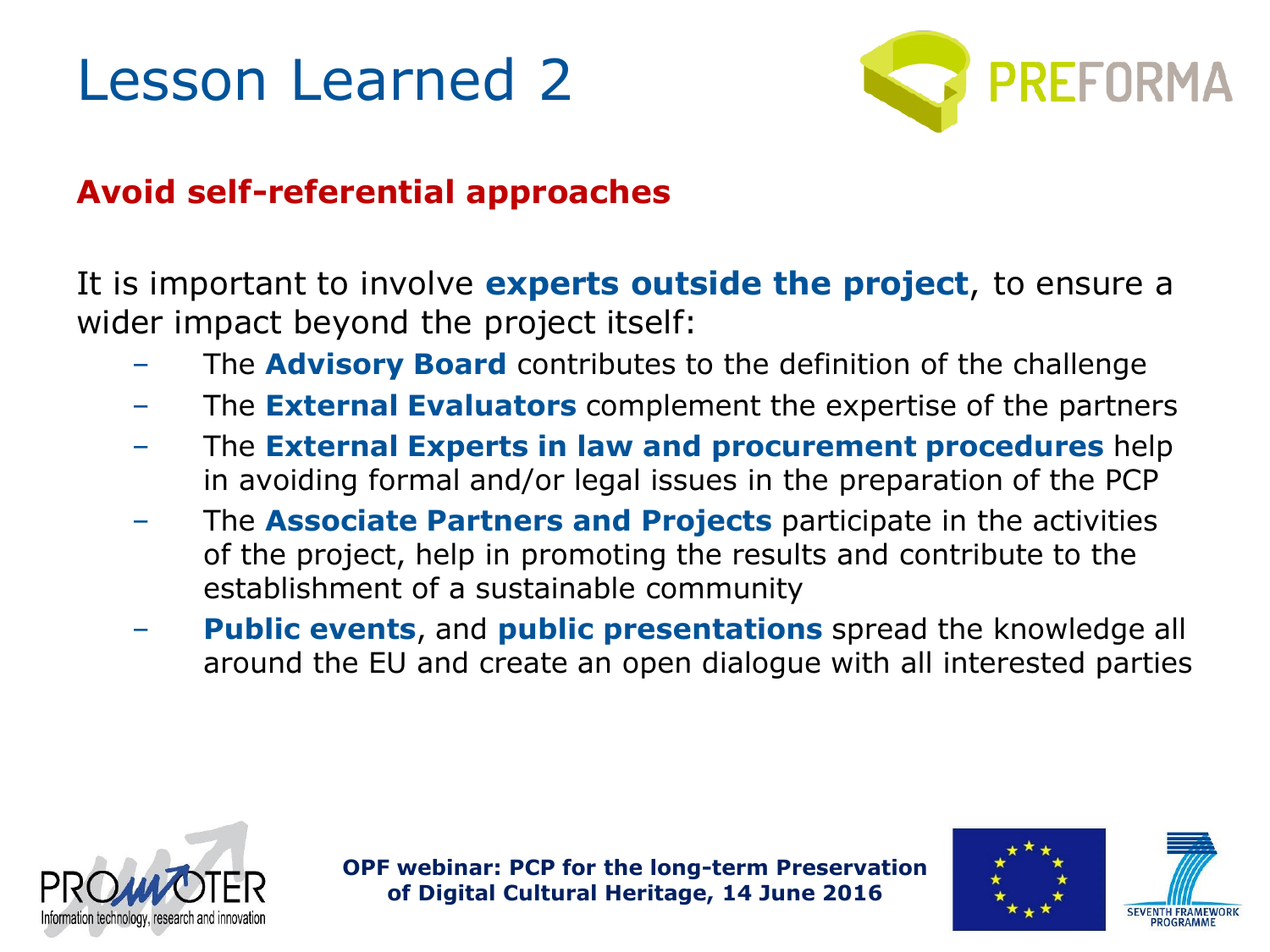### Lesson Learned 3



#### **Sound management and reliable procedures**

To ensure the smooth progress of the PCP, it is necessary to establish a **good management structure** made of:

- Different **roles/expertise**: general project coordinator, technical coordinator, scientific coordinator, legal advisor, expert on licensing and open source, communication manager
- Clear and precise **procedures:** they should be established and agreed in advance, particularly for the monitoring, assessment and evaluation of the results of each phase
- **Tools** to allow an easy and fruitful collaboration, e.g. mailing lists, documental repository, virtual room, etc.
- Exact **scheduling** of each phase to offer a sound reference to the suppliers





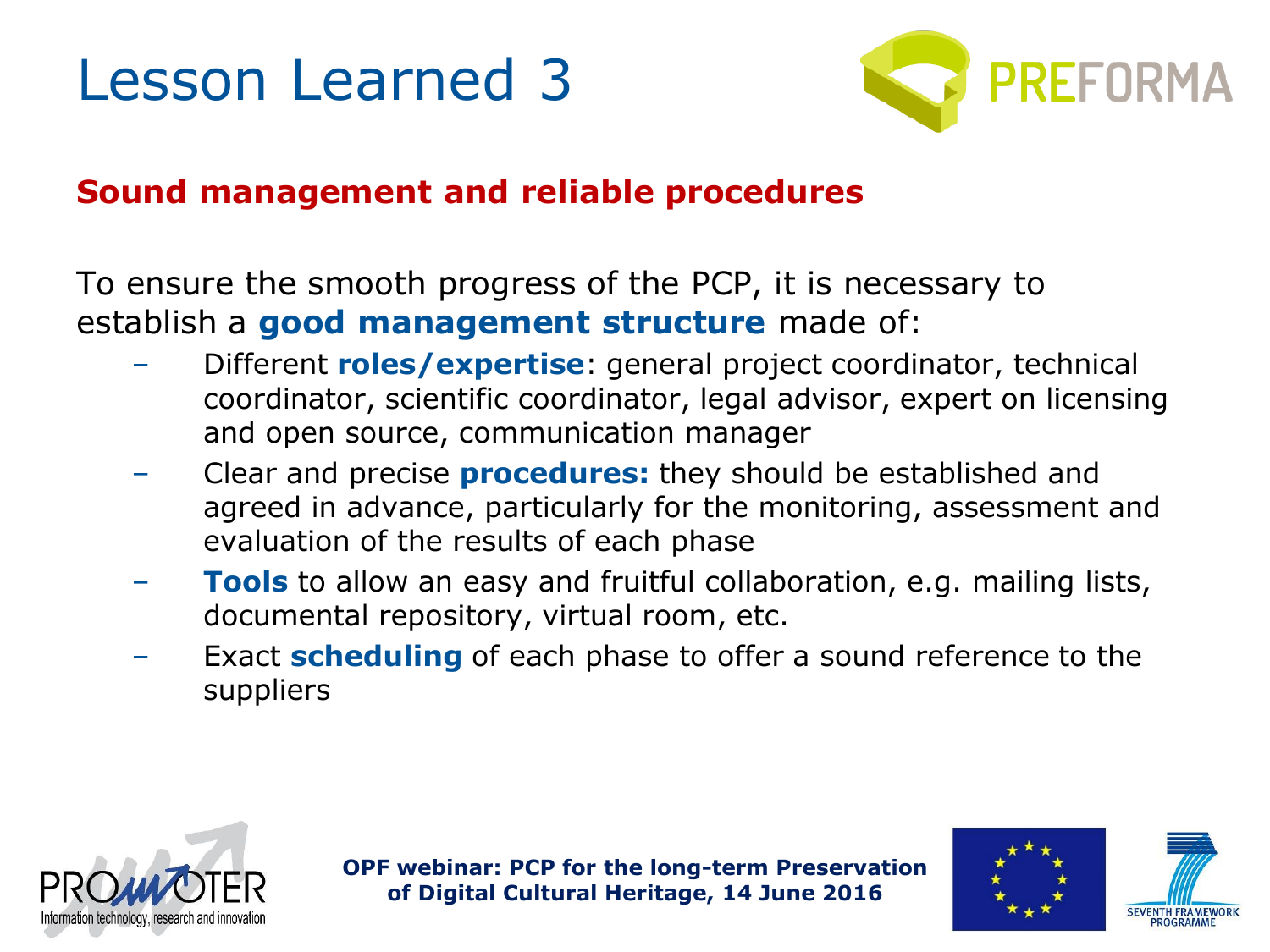### Lesson Learned 4



#### **Methodologies and Best Practices**

- The PCP instrument is still novel. A two-way channel of communication with EC and other projects is important to re-use existing knowledge coming from previous projects and to provide back experience to others:
	- Re-use standard **methodologies** for the evaluation of the results of the PCP, e.g. those used by the **EU** (individual evaluations followed by consensus meeting, hearings and eventual panel meetings)
	- Re-use **best practices from other PCP projects**, e.g. templates for the Framework Agreement and the Tender Form
	- Share the experiences gathered in the project with other PCP, for example participating in the annual concertation meetings